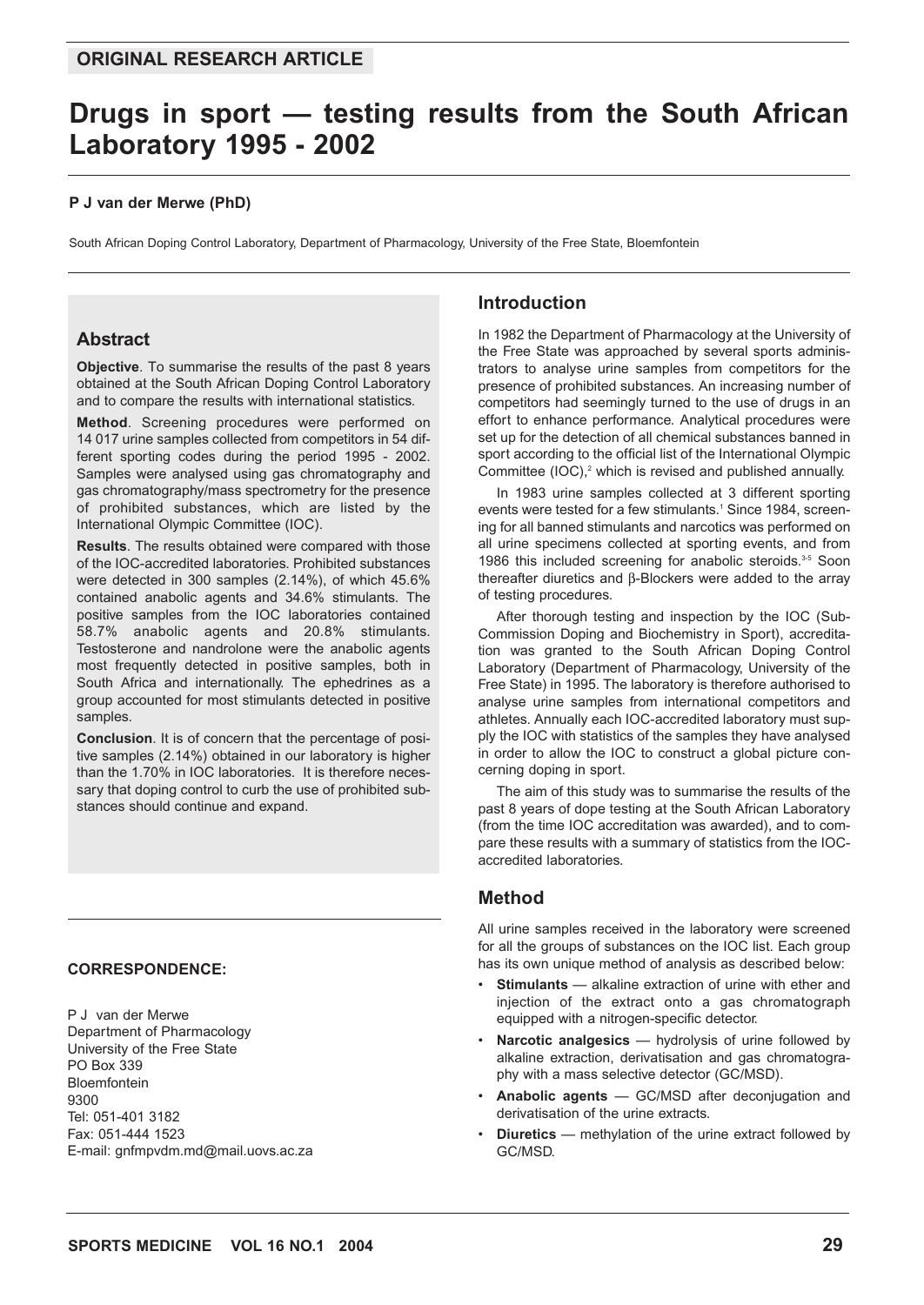• β-**blockers** — after hydrolysis and derivatisation the urine extract is injected onto a GS/MSD (screening for β-blockers is not performed routinely but only for certain events).

The screening procedure results are compared with reference standards and the possible presence of a doping agent and/or metabolite is indicated. Confirmatory analysis must be performed on positive results to provide unequivocal identification of the drug and/or metabolite.<sup>5</sup>

During 1995 - 1997 the decision whether to test athletes within their code rested with the individual sport federations. The latter were responsible for collecting and dispatching samples to the laboratory, and received the results directly. In 1997 the South African Institute for Drug Free Sport (SAIDS) was appointed and empowered in terms of Act No. 14 of 1997 to be the only body authorised to govern dope testing in South Africa. Subsequently, SAIDS was responsible for all urine collection and result management, thus divesting the individual Sports Federations from any responsibility. From 1998 - 2002 all samples were received from SAIDS.

Urine samples were collected from provincial, national and international competitors, including competitors from aboard competing in South Africa. The identity of the competitors was unknown to the laboratory and it was therefore not possible to distinguish between local and foreign competitors. A few samples were received from Namibia, Kenya, Mauritius and Nigeria.

# **Results and discussion**

Approximately 1 500 samples were analysed annually except for the years 1999, 2001 and 2002 (Table I). In 1999 with the All Africa Games held in Johannesburg, more than 400 samples were analysed over a period of 10 days<sup>6</sup> and this accounted for the increase in the number of samples for that year. The SAIDS expanded their testing programme in 2001 and this accounted for the increase in the number of samples for 2001 and 2002. A total of 14 017 samples were analysed over the 8 years.

The percentage of positive doping cases each year is also given in Table I, fluctuating between 1.49% in 1998 and 3.02% in 1999, with an average of 2.14%. This is higher than the IOC laboratories' average of 1.70% (range 1.61 - 1.90%).

Table II gives the number of different sports in which competitors were tested. The SAIDS systematically increased the number of sports where testing was conducted, totalling 54 altogether. Table II also indicates that in many sports no

|      | <b>TABLE I. Number of samples analysed each year and</b><br>percentage of positive samples |            |  |  |  |
|------|--------------------------------------------------------------------------------------------|------------|--|--|--|
| Year | <b>Number of samples</b>                                                                   | % Positive |  |  |  |
| 1995 | 1 3 8 4                                                                                    | 2.82       |  |  |  |
| 1996 | 1 549                                                                                      | 1.94       |  |  |  |
| 1997 | 1 3 2 4                                                                                    | 2.27       |  |  |  |
| 1998 | 1 4 7 8                                                                                    | 1.49       |  |  |  |
| 1999 | 2 1 1 9                                                                                    | 3.02       |  |  |  |
| 2000 | 1451                                                                                       | 172        |  |  |  |
| 2001 | 2 3 2 1                                                                                    | 1.68       |  |  |  |
| 2002 | 2 3 9 1                                                                                    | 2.20       |  |  |  |
|      |                                                                                            |            |  |  |  |

competitors tested positive for the use of banned substances.

Urine samples for doping control can be collected from competitors in-competition (immediately before, during or immediately after an event) or out-of-competition (during the training period both during and out of the competitive season). Anabolic agents are considered to be training drugs, that is, drugs taken during the off-season training period so that they will not be present in the body during competition. Out-of-competition testing, where the sampling officer collects competitors' urine samples at home or at the training place, was instituted to curb the use of anabolic agents.

The percentage of samples received from out-of-competition testing locally as well as internationally is given in Fig. 1. More than 40% of the total number of samples analysed internationally each year were from out-of-competition testing, while this figure is far lower in South Africa. However, there was a large increase in 2002, which is almost equal to the international figure. The percentage of positive samples from local out-of-competition testing is given in Table II.

The different groups of substances found in positive samples are given in Fig. 2. Of the 300 positive samples, almost half (45.4%) contained anabolic agents, while 34.6% contained stimulants and 15% diuretics. Narcotics (1.9%),

|      | TABLE II.                                                                                        |      |                                                                                                                          |          |
|------|--------------------------------------------------------------------------------------------------|------|--------------------------------------------------------------------------------------------------------------------------|----------|
|      | Number of different sports<br>involved and percentage of<br>sports with positive doping<br>cases |      | <b>Number of samples</b><br>from out-of-competition<br>testing and percentage<br>samples containing banned<br>substances |          |
| Year | Number of sports % Positives                                                                     |      | Number of samples % Positives                                                                                            |          |
|      |                                                                                                  |      |                                                                                                                          |          |
| 1995 | 24                                                                                               | 37.5 | 104                                                                                                                      | 19       |
| 1996 | 16                                                                                               | 62.5 | 280                                                                                                                      | $\Omega$ |
| 1997 | 22                                                                                               | 54.5 | 93                                                                                                                       | 3.2      |
| 1998 | 23                                                                                               | 522  | 292                                                                                                                      | 0.7      |
| 1999 | 33                                                                                               | 60.2 | 204                                                                                                                      | 3.9      |
| 2000 | 36                                                                                               | 272  | 307                                                                                                                      | 0.3      |
| 2001 | 44                                                                                               | 36.4 | 585                                                                                                                      | 1.5      |
| 2002 | 45                                                                                               | 422  | 959                                                                                                                      | 0.7      |



*Fig.1. Percentage of samples from out-of-competition testing.*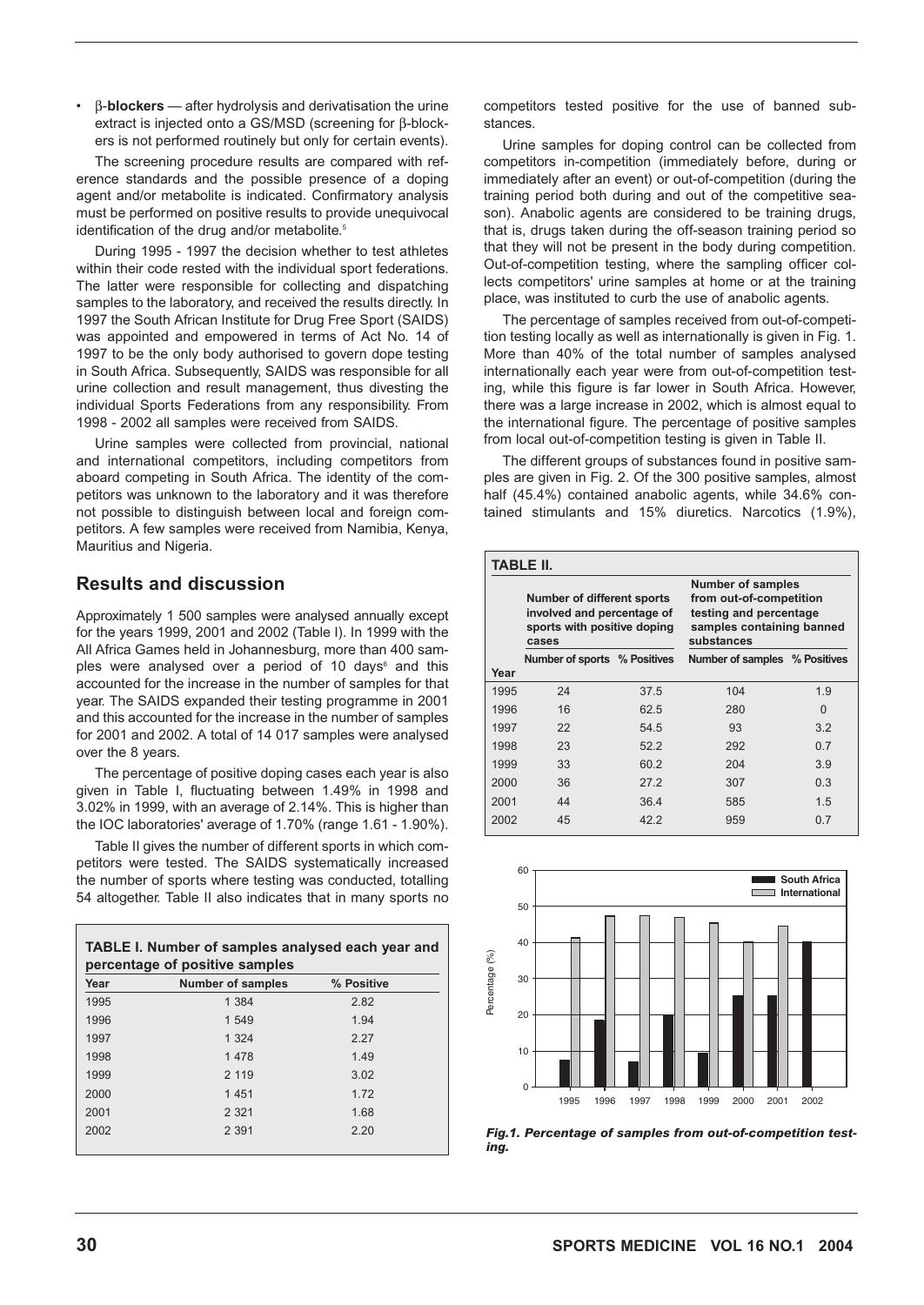β-Blockers (1.5%) and 'others' (1.6% - cannabis and masking agents) were found in only a few samples. The IOC laboratories' statistics differ in that more positive samples contained anabolic agents (58.2%), with less stimulants (20.8%) and diuretics (3.8%). The group 'others' positive samples (15%) included mainly cannabis, of which there is a high incidence of use internationally. Cannabis use seems to be not such a big problem in South African sport although it is possible that the sports where such abuse may be widespread were not adequately targeted.



*Fig. 2. Spread of positive samples among the different groups of substances (A = cannabis and masking agents (RSA 1.6%, IOC 15%); B =* β*-blockers (RSA 1.5%, IOC 0.7%); C = narcotics (RSA 1.9%, IOC 1.5%); D = diuretics (RSA 15%, IOC 3.8%).*

The main stimulants and anabolic agents identified in positive samples are given in Figs 3 and 4, where they are expressed as a percentage of the number of positive samples containing stimulants and anabolic agents, respectively. In South Africa as well as internationally the ephedrines (ephedrine, norpseudoephedrine, pseudoephedrine, norephedrine and methylephedrine), which are active ingredients in many medications for flu and coughs and can be bought at pharmacies without a prescription, accounted by far for most of the positive samples containing stimulants. Fencamfamine (Reactivan) was more frequently detected in South Africa than in other countries, while amphetamine, cocaine and caffeine showed up more frequently in other countries. Testosterone and nandrolone accounted for the most positive samples containing anabolic agents, both in South Africa and internationally. In South Africa there is an increasing use of stanozolol. This anabolic agent and



*Fig. 3. Main stimulants identified in positive samples.*



*Fig. 4. Main anabolic agents identified in positive samples.*

methandienone, are not registered products in South Africa and can only be obtained on the 'black market'. In some urine samples 3 or 4 different anabolic agents were identified in the same sample, which shows the extreme to which athletes are prepared to go in an effort to gain advantage from the use of these agents. Although there is severe punishment for competitors who violate the rules (up to 2 years ban from any competition for the use of anabolic agents) they are still prepared to take chances and use banned substances in the hope that they will not be caught.

There is a similarity in the pattern of stimulants and anabolic agents identified in positive doping cases between South Africa and the IOC-accredited laboratories.

The results of this study show that there was a decline in the percentage of positive samples since 1990 - 1991 when more than 5% of the samples tested positive.<sup>3</sup> However, the average percentage of positive samples (2.14%) is still higher than the international average of 1.7%. It is still a concern that some of South Africa's top competitors are unaware that medication could contain banned substances, as illustrated by the many samples that tested positive for the ephedrines.

The question may be asked whether the dope testing programme has the desired effect. By way of illustration, the percentage of positive samples obtained each year for 4 different sports is given in Table III. For sports A, B and C positive samples were recorded each year with no decline. For sport D a high percentage of positive samples was recorded in 1995. No testing was done in the following 3 years, mainly because the Federation involved did not do any testing. When testing was resumed by SAIDS in 1999, a high number of positive samples were again obtained. During 2000 - 2002, more extensive testing was done on the competitors of that sport but no positive samples were identified. This indicates that the institution of regular testing had the desired effect.

### **Conclusion**

It is of concern that there has been no decline in the number of positive samples during the past 8 years. It is therefore necessary to continue to monitor the use of prohibited substances in sport.